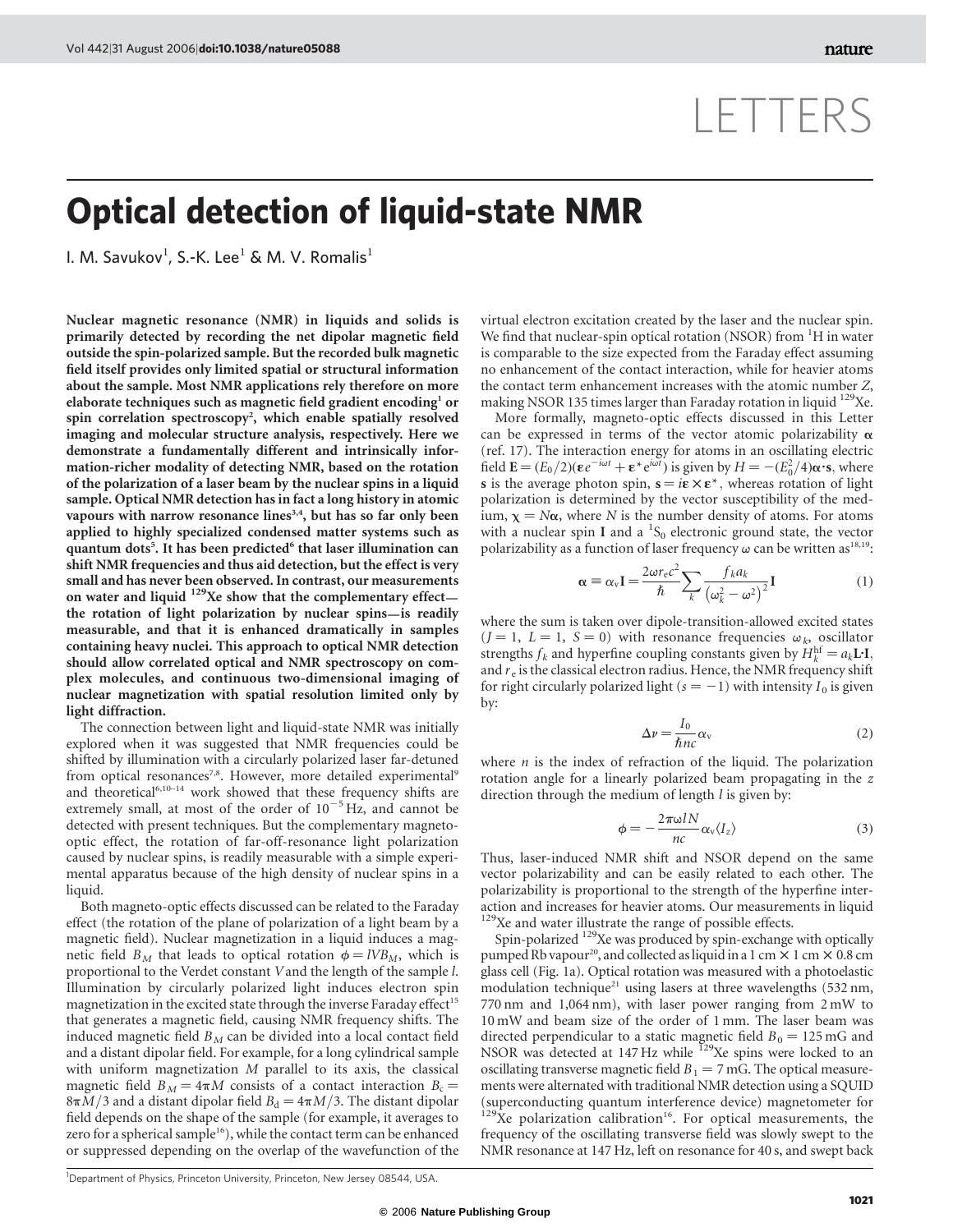

Figure 1 | Detection of nuclear-spin-induced optical rotation in liquid Xe. a, Diagram showing the experimental set-up for the detection of nuclearspin-induced optical rotation in liquid Xe (LXe).  $^{129}$ Xe in natural abundance is polarized in a separate apparatus, introduced into a rectangular glass cell inside magnetic shields and maintained at  $-90^{\circ}$ C by flowing cold N<sub>2</sub> gas through a double-wall Pyrex tube. Laser light is polarized by a linear polarizer (LP1) and the polarization rotation caused by liquid <sup>129</sup>Xe is converted to a change in intensity with a quarter-waveplate  $(\lambda/4)$ , a photoelastic modulator (PEM) operating at 50 kHz and another linear polarizer (LP2). The light intensity is detected by a photodiode (PD) and

off resonance. For calibration, a free induction decay signal was recorded following a  $7^\circ$  tip with a resonant radio-frequency pulse. Figure 1b shows the optical rotation angle as a function of  $129$ Xe polarization recorded during slow decay of nuclear polarization.

NSOR in water was detected using a different apparatus, shown in Fig. 2a. Water continuously flowed through a container placed inside a 9 T superconducting magnet to polarize <sup>1</sup>H spins, and then through a 50-cm-long glass tube held in a field  $B_0 = 5$ G. A transverse magnetic field  $B_1 = 0.17$  G oscillating at 21 kHz was also continuously applied so that proton spins were adiabatically locked to the rotating field as they flowed into the apparatus. The degree of nuclear spin polarization along the path of the laser beam was independently measured using a non-resonant solenoidal NMR coil wound around the glass tube and connected to a high-input-impedance lock-in amplifier. Polarization loss during flow, inefficiency of adiabatic fast passage and broadening by magnetic field gradients resulted in a rotating nuclear spin polarization corresponding to a 1.5 T field. To avoid spurious cross-talk signals, the  $B_0$  magnetic field was modulated on and off the proton NMR resonance at 8 Hz. The optical

demodulated with a lock-in amplifier. Magnetic fields  $B_0$  and  $B_1$  are applied with field coils inside magnetic shields. A SQUID magnetometer operating in liquid nitrogen  $(LN_2)$  is used to independently measure Xe polarization. b, Data obtained with this set-up at 770 nm, and shown as the amplitude of the optical rotation signal as a function of <sup>129</sup>Xe polarization. The error bars correspond to  $\pm$ 1 s.d. statistical uncertainty after averaging for 40 s with polarization rotation noise of  $1 \times 10^{-7}$  rad Hz<sup>-1/2</sup> due to acoustical vibrations near the  $147 \text{ Hz}^{129}$ Xe NMR frequency. The solid line is a linear fit with an intercept that is consistent with zero within errors.

rotation signal was measured using a balanced polarimeter with sensitivity limited by photon shot noise. Optical rotation and pickup coil signals were recorded with a lock-in amplifier for several thousand seconds. Figure 2b shows the spectrum of the optical rotation signal with a peak at the 8 Hz modulation frequency. The water flow in the tube was in the turbulent regime (Reynolds number, 8,000); several measurements were made with different paths of the laser beam through the tube to verify that water had a uniform transverse distribution of polarization within 10% measurement error. No optical signal was detected when using circularly polarized light, thereby verifying absence of electronic cross-talk.

The optical rotation signals, normalized to  $1 \text{ mol} 1^{-1}$  (1 M) concentration of fully polarized spins, are shown in Fig. 3 for  $129Xe$  in liquid xenon and <sup>1</sup>H in water, together with theoretical estimates. The size of the NSOR can be estimated from equation (1) if the oscillator strengths and hyperfine interaction constants are known. The L–S coupling scheme, used to derive equation (1), is not very accurate for  $129Xe$  owing to large relativistic effects, but can be expected to give a reasonable estimate. For example, the Verdet





signal is also independently measured with a pick-up coil wound around the glass tube. A current source modulates the  $B_0$  field on and off resonance at 8 Hz to avoid cross-talk. b, Data collected at 770 nm, and displayed as the Fourier spectral density of the optical rotation lock-in amplifier output for water with proton polarization  $P = 5.3 \times 10^{-6}$ . Taking into account the definite phase of the NMR signal, the signal-to-noise ratio after 1,000 s of averaging is equal to 4.5. The dashed line is the shot noise level for 2.9 mW detected laser power, calculated from the photocurrent in the photodetectors.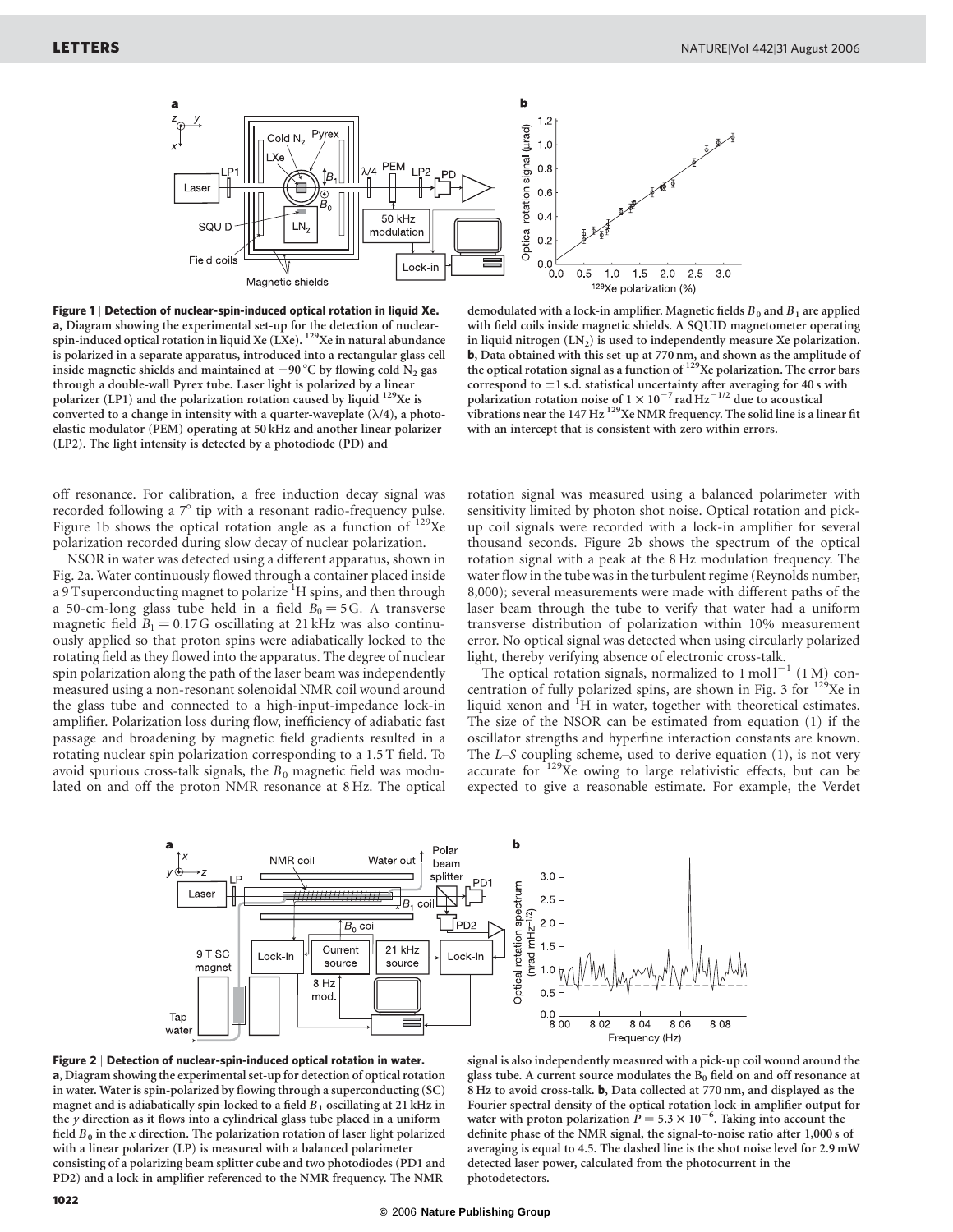constant of Xe, calculated using the same equation with  $H^{\text{hf}}$  replaced by  $H^B = \mu_B \mathbf{L} \cdot \mathbf{B}$ , gives a result 40% smaller than the measured Verdet constant<sup>22</sup>, as could be expected, as contributions of higher excited states and the continuum are not included. However, in <sup>129</sup>Xe there is a substantial cancellation of contributions to the vector polarizability proportional to the nuclear spin between transitions to 6s and 5d excited states because they have similar oscillator strengths but opposite signs of the hyperfine constants,  $a_k$ . Using hyperfine constants<sup>23</sup> and oscillator strengths for a few of the lowest excited states<sup>24</sup>, we estimate from equations (1) and (3) optical rotation of  $3.5 \times 10^{-5}$  rad cm<sup>-1</sup> for a 1 M concentration of fully polarized <sup>129</sup>Xe spins at 770 nm, significantly larger than the measured value of  $(5.8 \pm 0.6) \times 10^{-6}$  rad cm<sup>-1</sup> M<sup>-1</sup>. This indicates that other atoms of similar nuclear charge but without cancellation between s and d states can have substantially larger optical rotation than <sup>129</sup>Xe.

The NMR frequency shift caused by circularly polarized light has been calculated for  $^{129}$ Xe and other noble gases using several *ab initio* methods<sup>14</sup>. The results are converted to NSOR using equations  $(2)$ and (3), and plotted in Fig. 3a for two different sets of orbitals used in the multi-configuration self-consistent field (MCSCF) method. The excellent agreement with measured values may be somewhat fortuitous, as relativistic corrections are estimated<sup>14</sup> to be of the order of 100%.

The size of NSOR in water cannot be easily estimated from equation (1) because the excited molecular level structure is very complicated and not all hyperfine constants are known. However, the measured optical rotation is in very good agreement with the size



Figure 3 | Dependence of optical rotation on laser wavelength. Shown are the optical rotation angle per unit length for 1 M concentration of fully polarized  $129$ Xe spins in liquid Xe (a) and protons in water (b) as a function of laser wavelength. The error bars include combined statistical  $(\pm 1$  s.d.) and systematic uncertainties. In a, the solid line is a fit to the wavelength dependence given by equation (1) with  $\hbar \omega_k = 10$  eV. The results of a MCSCF ab initio calculation<sup>14</sup> using complete active space 'CAS' and restricted active space 'RAS-III' of atomic orbitals are shown with dashed and dash-dotted lines, respectively. In b, the solid line is the optical rotation expected from nuclear magnetization due to the Faraday effect, assuming  $B = 4\pi M$  in a long cylindrical cell, that is,  $\kappa_H = 1$ .

expected from the Faraday effect assuming  $B = 4\pi M$ , as shown with the solid line in Fig. 3b. This indicates that the excited-state electron wavefunction is not strongly enhanced at the location of the protons. In contrast, for 129Xe the measured NSOR is more than 100 times larger than the rotation expected from the Faraday effect. The observed NSOR can be interpreted as an enhancement by a factor  $\kappa_{Xe}$  of the contact magnetic field  $B_c = 8\pi \kappa_{Xe}M/3$ , in analogy with the Fermi-contact interaction between alkali-metal atoms and noble gas nuclei<sup>25</sup>. Our measurements give  $\kappa_{Xe} = 135 \pm 13$ , which is of the same order of magnitude as the enhancement for the alkali-metal electron wavefunctions during collision with  $129Xe$  atoms<sup>25</sup>. Our measurements can also be compared with an ab initio calculation of laser-induced NMR frequency shifts in  $CS_2$  (ref. 12). The calculated frequency shifts, converted to NSOR using equations (2) and (3) and compared with the expected Faraday rotation in  $CS_2$ , give contact enhancement factors for <sup>13</sup>C and <sup>33</sup>S of  $\kappa_c = 4.2$  and  $\kappa$ <sub>S</sub> = 14.7, respectively, confirming the general trend of increase in  $\kappa$  with the nuclear charge.

Although in this first demonstration of NSOR the signal-to-noise ratio (SNR) is significantly lower than for traditional magnetic detection, it could be improved in several ways. Decreasing the laser wavelength ( $\lambda$ ) increases the signal as  $1/\lambda^2$  far from optical resonances, and even faster closer to resonances. At typical NMR frequencies, it should also be easy to realize photon shot-noise sensitivity for higher laser powers. The sensitivity of rotation measurements could be further improved by using a multi-pass or an optical cavity arrangement. For example, an effective optical path of 9 m has been demonstrated for simple organic liquids using a 1-cm-long cell placed in an optical cavity<sup>26</sup>. The sample volume could be reduced by focusing the light into a thin capillary with a volume  $V \approx 2\lambda l^2$  determined by diffraction losses, where l is the path length. For a 1-cm-long capillary sample with a volume of 100 nl in an optical cavity with an effective length of 10 m, placed in a 10 T magnetic field and probed with 1 Wof light at 400 nm wavelength, we estimate (based on scaling of our current results) an SNR of 1,000 for proton spins in water after 1 s of averaging; the SNR would be further enhanced for heavier nuclei. Another promising technique is to use a liquid-filled hollow optical fibre. Light guiding and detection of optical rotation in a liquid-filled photonic bandgap fibre has recently been demonstrated<sup>27,28</sup>. The required sample volume for a singlemode hollow fibre is of the order of  $V \approx 4\lambda^2 l$ . For example, the same SNR of 1,000 could be achieved with a 10 nl sample volume using a 10-m-long fibre that can be coiled inside a magnet. For solutions containing molecules with a large molar mass, the maximum interaction length will be reduced owing to Rayleigh scattering, but the SNR per unit sample volume in a hollow fibre remains the same. Ultimate sensitivity with picolitre samples can be obtained by using a hollow fibre with mirrors at both ends<sup>29</sup>. Thus, NSOR could be detected from small samples with a sensitivity higher than, or comparable to, that obtained in micro-coil NMR<sup>30</sup>.

The optical rotation technique demonstrated here also has several unique advantages for the detection of NMR signals in transparent samples compared with magnetic detection. Using a two-dimensional photodiode array or CCD camera, one could obtain a real-time twodimensional image of the nuclear magnetization without application of magnetic field gradients. The spatial resolution of such an image is in principle limited only by light diffraction. With a constant field gradient in the direction of the laser beam, one could also obtain a three-dimensional image of the precessing magnetization with high spatial resolution. For heavy atoms, the NSOR signal is significantly enhanced compared with the rotation due to the Faraday effect, allowing NMR signals to be detected in the presence of large magnetic field noise or radio-frequency fields at the NMR frequency. Another class of possible applications involves studies of correlation between optical and NMR spectroscopy. If the laser frequency is tuned near an optical resonance, the NSOR signal will be preferentially enhanced for nuclear spins that have a large overlap with the